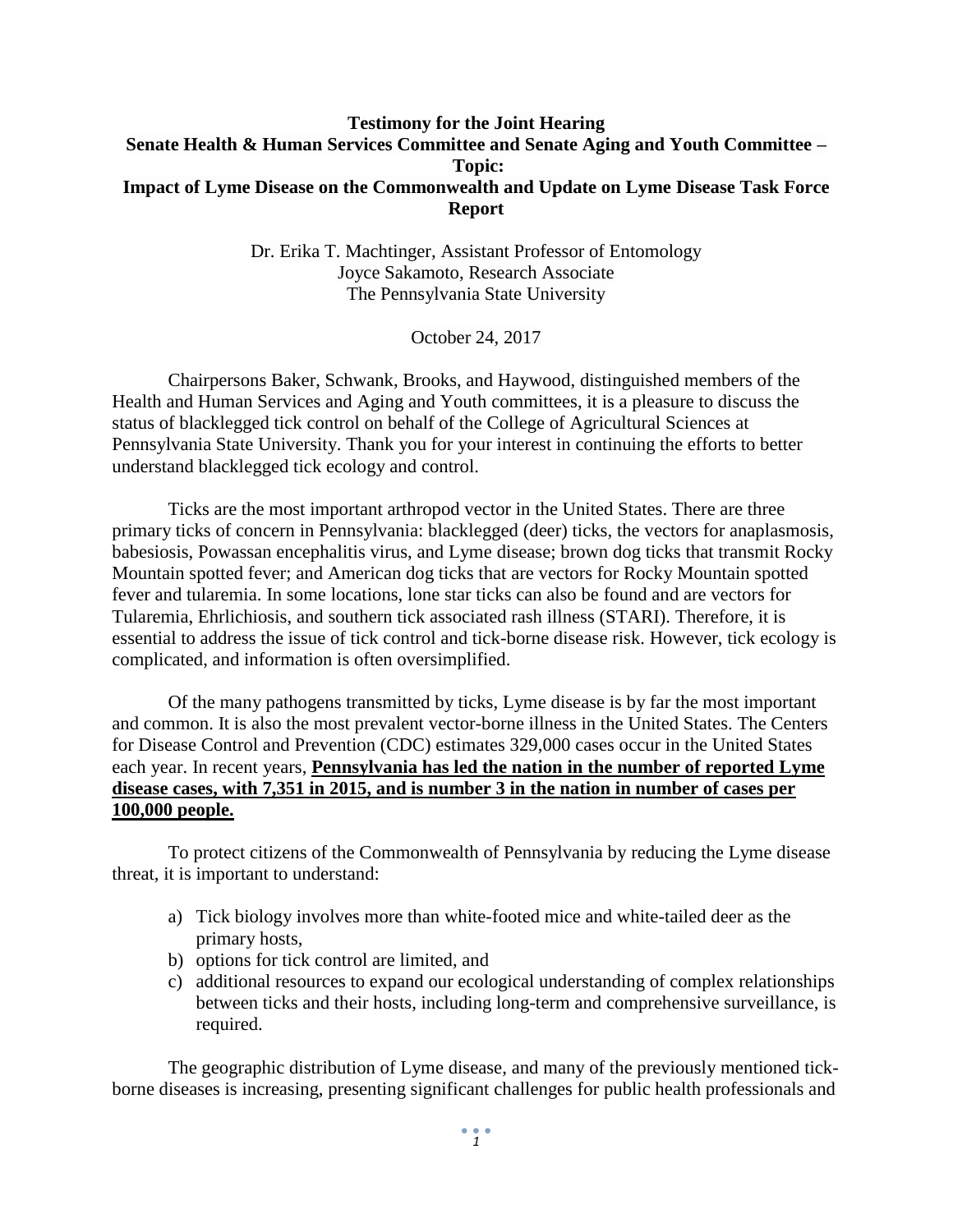policy makers. The CDC has documented a westward progression of Lyme disease across Pennsylvania with many counties becoming high risk areas. The Pennsylvania Department of Environmental Protection (DEP) confirmed in 2015 that **every county in Pennsylvania has blacklegged ticks infected with** *Borrelia burgdorferi***, the causative agent of Lyme disease.** 

The ecology of blacklegged ticks and the associated Lyme disease cycle is complicated. Lyme disease is a zoonotic disease, meaning that the pathogen typically resides in one or more non-human vertebrate hosts, but can infect humans as well. These non-human hosts, called "reservoirs," maintain the pathogen in nature and become a source of infection. Creating further complexity, ticks can feed on many hosts. In biomedicine, there is a reductionist model to understand simpler levels of organization such as "*the* reservoir host" or "*the* vector arthropod." In many cases, this has been highly successful, yet in some cases such as the Lyme disease cycle, paring down the ecology of a system is inefficient and inadequate. Unfortunately, even though Lyme disease is the most common vector-borne illness in the United States despite its limited range, **relatively little is known about blacklegged tick and tick host ecology throughout the Lyme disease range**.

The primary reservoir for the Lyme disease pathogen, and host for *immature* stages of blacklegged tick feeding is considered to be white-footed mice. Initially, blacklegged tick larvae and nymphs require a blood meal, and this is typically from a smaller vertebrate host. It is at the larval stage of blacklegged ticks typically become infected with the Lyme disease pathogen. While **white-footed mice are highly competent reservoirs for** *Borrelia burgdorferi* **infection, other animal species such as eastern chipmunks, short-tailed and masked shrews, and American robins are also competent reservoir hosts. Vector biologists use the term**  "competent" to mean that the pathogen can survive and sometimes reproduce within these species, and because individuals do not always "cure" themselves, the potential risk of subsequent tick infection is higher.

**White-footed mice have been incorrectly labeled as the principle hosts for immature blacklegged ticks.** Some early studies have shown that white-footed mice are responsible for feeding over 95% of larvae that molt into infected adults in some areas, leading to the assumption that white-footed mice are responsible for the abundance of blacklegged ticks, and blacklegged tick infection. However, these studies did not sample other wildlife hosts, and therefore did not consider the impact that alternative hosts may play on blacklegged tick abundance, and Lyme disease risk. Observations of tick abundance on principally white-footed mice might be a result of the difficulty in identifying parasitic ticks under thick coats in some mammals. Blacklegged ticks primarily feed on flesh of the ears and head of white-footed mice which has limited hair cover. This makes recovery and counts of ticks on white-footed mouse hosts very accurate, whereas accurate counts on other potential hosts such as raccoons, robins, opossums, and skunks are nearly impossible, accounting for only 30% of tick presence. It is highly likely that inaccurate reporting of tick presence on alternative wildlife hosts has had an impact in the understanding of the role of these hosts in blacklegged tick ecology.

White-footed mice do not always carry the greatest number of blacklegged ticks. Analysis of other potential mammalian hosts in New York has found that counts of immature ticks of white-tailed deer, eastern chipmunks, squirrels, opossums, raccoons, skunks, and foxes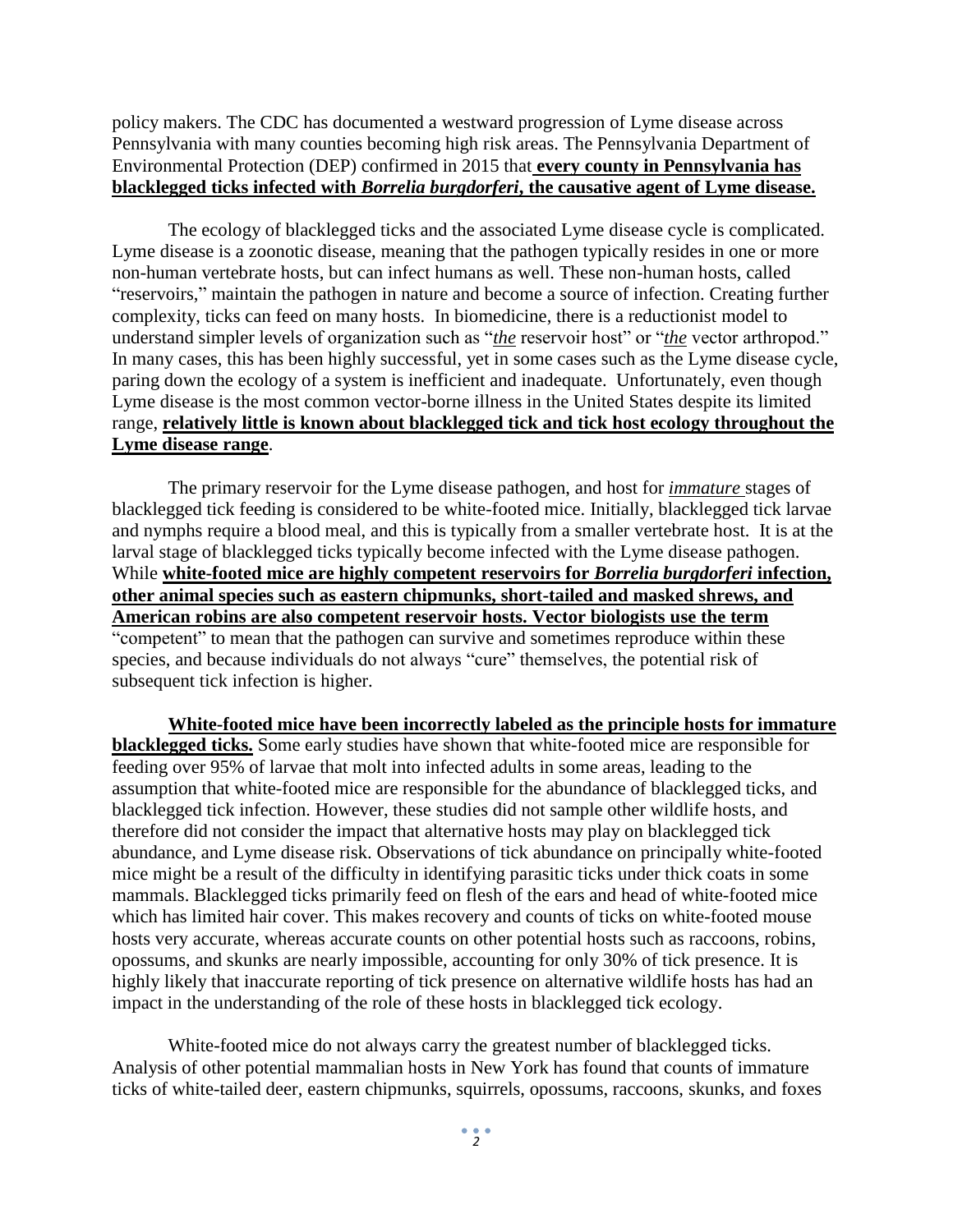exceeded that of white-footed mice. Intensive sampling showed that, except for ground-dwelling birds, each host species captured had more larval ticks per individual than white-footed mice. In fact, chipmunks fed more larval ticks than white-footed mice. These counts do not incorporate density of these hosts in the environment. Subsequent studies have demonstrated that mouse and chipmunk abundance in an area did not affect density of blacklegged tick nymphs or infected nymphs. A comprehensive genetic analysis found that short-tailed and masked shrews fed 30% of the population of blacklegged ticks, and infected 55% of them. White-footed mice were found to only feed 10% of the population of blacklegged ticks in an area and infect 30% of them. Overall, 80-90% of the *infected* nymphs had previously fed on shrews, mice, and chipmunks, but only 50% of the total population of blacklegged ticks had fed on these species. Other mammalian species in these forested habitats play a larger role in tick ecology than previously thought. Therefore, although rodent communities play a profound role in the epidemiology of Lyme Disease, it is critical to include shrews and chipmunks in the considerations for control. Along with shrews and chipmunks, white-footed mice may play a larger role in tick infection with *Borrelia burgdorferi* than other mammals; however, white-footed mice as the principal and primary host for immature blacklegged ticks in all areas cannot be supported.

As with white-footed mice, assumptions have been made of the exclusivity of whitetailed deer as the primary host for adult blacklegged ticks. The general dogma is that deer are responsible for feeding blacklegged ticks, and therefore are responsible for their abundance and distribution. **Deer do not infect blacklegged ticks with** *Borrelia burgdorferi.* Deer do not maintain *Borrelia burgdorferi* in their system, and less than 1% of the blacklegged ticks that have fed from deer have become infected with the Lyme disease pathogen. Deer have been considered the "definitive" or "keystone" host of adult blacklegged ticks, and the "primary" reproductive host. These designations were the result of quick calls to action in the 1970's and 1980's as Lyme disease became a health threat in the Northeastern United States. Hunter-killed deer were sampled for ticks, and the resulting numbers led the scientific community to assume that deer were used nearly exclusively by blacklegged ticks. This association even resulted in the alternative name of blacklegged ticks, "deer tick." Public perception of the blacklegged tickdeer association has caused aggressive demands of deer herd culling (removal by euthanasia) to reduce the risk of Lyme disease. However, **blacklegged ticks are not a specialist on whitetailed deer**. Although little is known about host preference in the field, over 27 mammalian hosts can be used by blacklegged ticks as hosts. Therefore, it is unwise to focus exclusively on white-tailed deer as the only target for blacklegged tick control.

**Deer exclusion and deer culling has not resulted in consistent decreases in blacklegged tick populations.** Deer exclusion has had inconsistent results at reducing tick populations. In New York, only one of two deer exclosures showed a reduction in tick numbers. In Connecticut, exclosure reduced immature blacklegged ticks by 50-80%, but did not affect adult tick numbers. In some cases, exlosures have resulted in increased abundance of host seeking ticks. In general, deer exclusion of 1 hectare has resulted in increased blacklegged tick numbers, 2-4 hectares has not demonstrated any difference, and 4+ acres have seen a reduction of numbers, but this reduction has not been tracked long-term. In Connecticut, deer populations were reduced by nearly 50% and the adult tick numbers were greater than before the reduction. Recent research from Connecticut has found that if culling programs do not reduce the risk of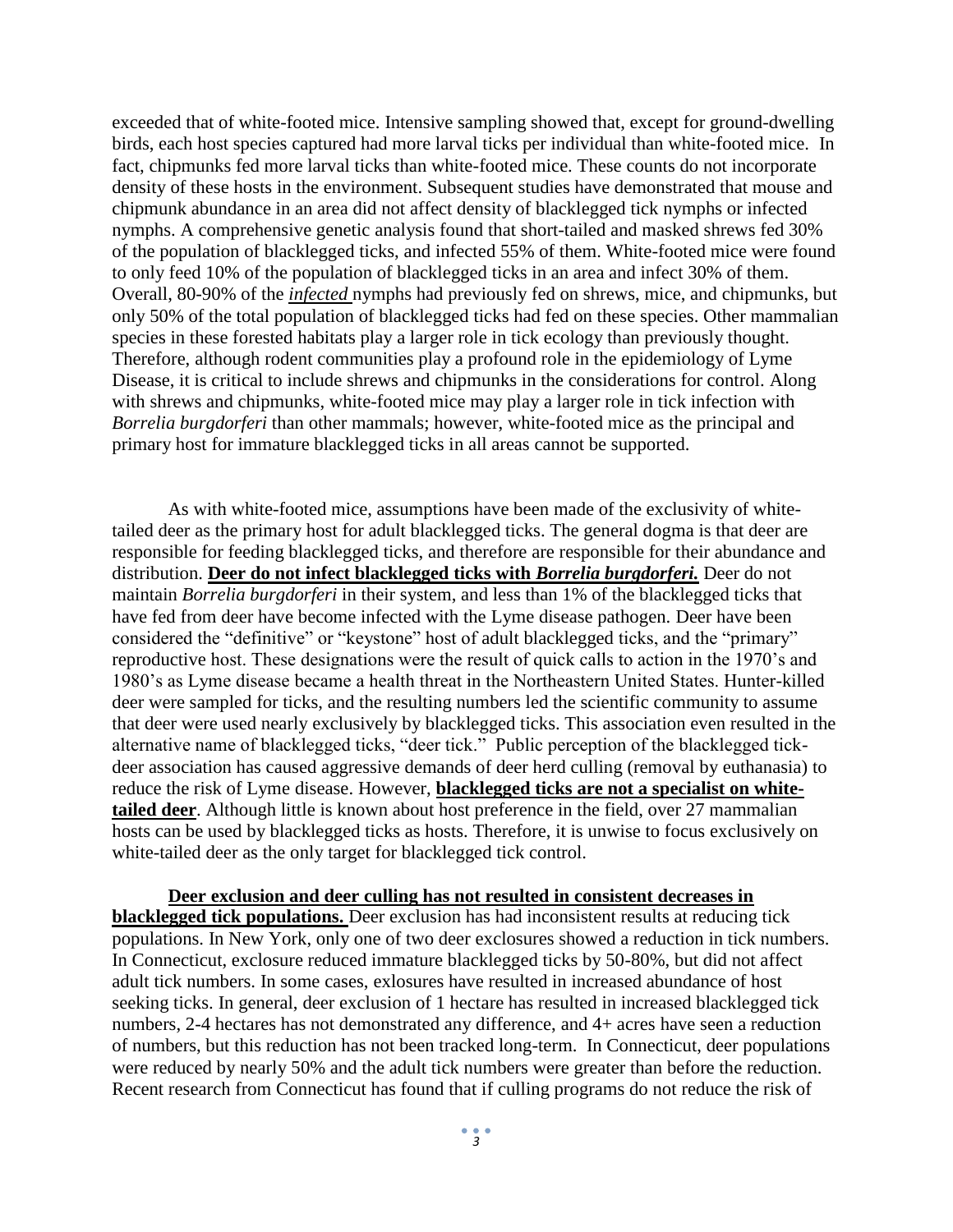tick bites. In fact, unless the target population density is reduced to  $10/km^2$ , the risk of blacklegged tick bite may increase as ticks seek alternative hosts.

Further complicating the Lyme disease cycle is the continuous fragmentation and land uses found in regions where blacklegged ticks are present. Fragmented habitats, such as suburban housing complexes, are suitable for white-footed mice and chipmunks, but not for many other potential mammalian tick hosts. This can produce what has been called the "dilution effect," where the likelihood of a tick biting an infected mouse increases over the likelihood of a tick biting a host that likely isn't infected with *Borrelia burgdorferi* because the mouse to alternative host ratio is higher. These suburban and urban areas also see a reduction in predators, such as foxes, that would naturally control the population. White-tailed deer also thrive in edge habitat that is common in suburban areas. While they may not be the exclusive host to blacklegged ticks in rural areas, the increase in density and reduced movement over the landscape is an easy target for local blacklegged tick populations. Furthermore, tick populations tend to occur in "hot spot" areas. In some cases, ticks are present in large numbers for several years, and in some seemingly suitable habitats very few ticks are found. Therefore**, it is likely that blacklegged tick control must be addressed in a localized way**, not area-wide until better tools are developed, or more evaluations on current tools are conducted.

## *Current Control Strategies and Limitations*

One method of controlling ticks in the environment is by treatment of tick hosts with insecticides. Host-targeted treatment for the control of ticks in the environment has been developed for small mammals, and a passive treatment station have been developed for treating ungulates like white-tailed deer. **In some cases, chemical treatment of hosts has resulted in reductions of ticks in the environment.**

**A rodent bait box (Select TCS Bait Box) that treats mice and chipmunks with fipronil (chemical found in frontline) has been shown to reduce the tick population in a large-scale island community trial.** The bait boxes are available commercially through a licensed pesticide applicator. Exclusive use of bait boxes has been effective in some trials in New England at reducing blacklegged tick populations, and in some trials little effect has been seen. Maximum benefit is most likely if many residents within a neighborhood use the box, potentially treating the entire local population of white-footed mice. However, new information suggests that proper placement of bait boxes in mouse habitat is important, and territorial mice may not permit others to use bait boxes inside their home range.

**Damminix tubes include permethrin-treated cotton balls target blacklegged ticks on**  white-footed mice. Product effectiveness is dependent upon the collection of the cotton as nesting material from distributed tubes. No reduction in the number of infected, host-seeking deer tick nymphs in woodland and residential areas of about 4 acres or less was found in CT and NY trials. However, a reduction in nymphal ticks was reported in a Massachusetts study with the treatment of one 18-acre site. The effect of the Damminix tubes on tick populations relies heavily on white-footed mouse behavior, and uses permethrin which is both toxic and repellent to blacklegged ticks. The tubes may treat mice, but does not treat any additional animals that may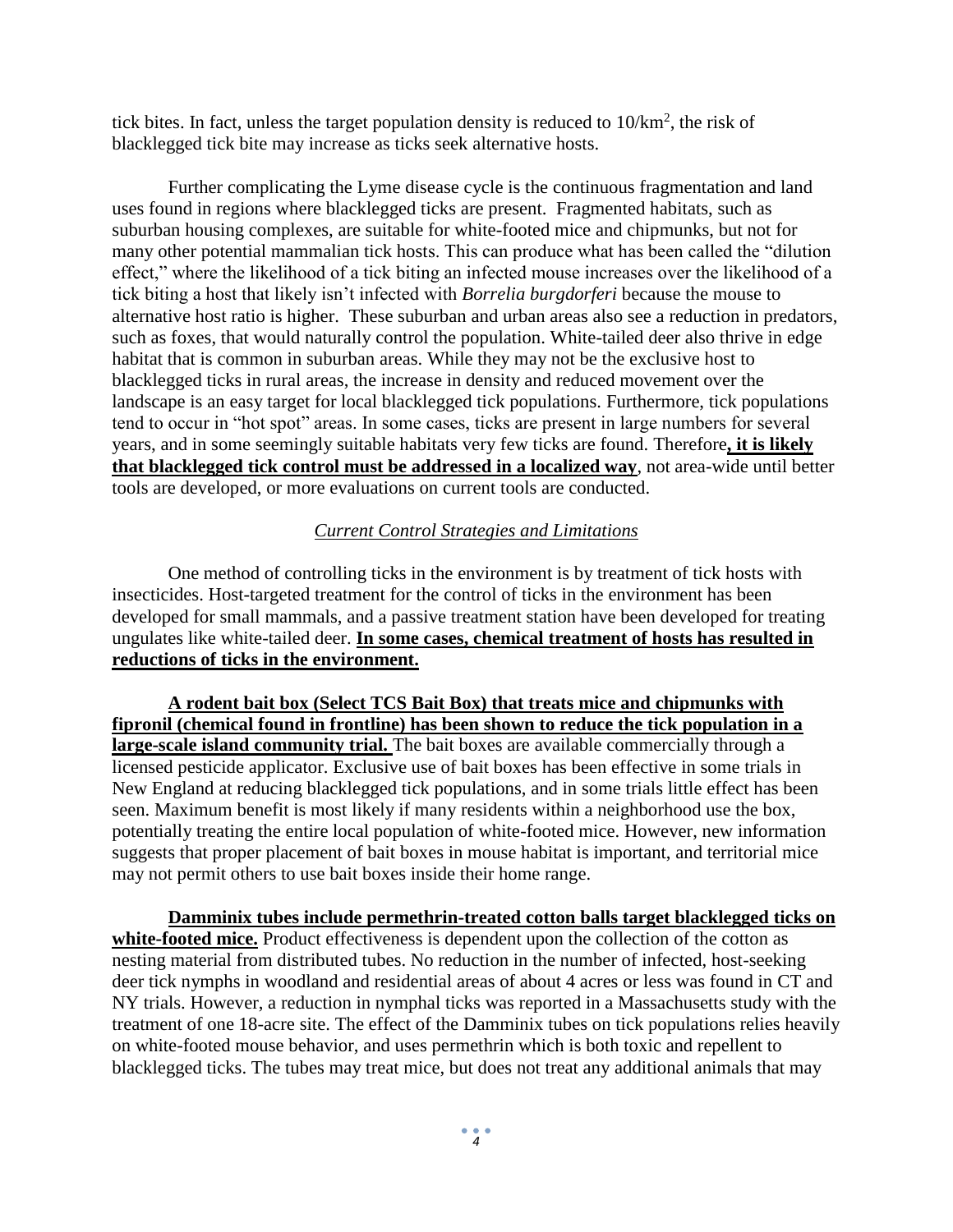be serving as hosts. Thus, blacklegged ticks repelled by the permethrin treatment may seek these alternative hosts.

The 4-Poster self-treatment bait station is a similar passive feeding station targeting ticks parasitizing white-tailed deer. The 4-Poster feeder works by baiting deer with corn and passively treating the head and neck as the deer feed with permethrin-coated paint rollers. This has been the mostly widely used deer-targeted tick treatment device in the United States, likely due to its commercial domestic availability. **While the 4-Poster feeder has been found to be successful in reducing tick populations in some cases, the feasibility of use is situational.** The 4-Poster feeder had been found to reduce the abundance of blacklegged ticks in some cases, but not others. A review study in 2009 concluded that the feeders generally reduce populations by 70%, however there were no replications conducted on any of these field tests. In some evaluations, tick density was not affected using 4-posters. In Virginia, the use of the 4-poster was not recommended to Fairfax county due to the lack of efficacy in field trials. Local tick numbers were reduced, but the effect on the population was ambiguous. Because of size, design, and the frequent addition of corn, multiple units are difficult to move and maintain.

While the use of the device has had positive results in many cases, there are some problems and concerns with execution of the 4-Poster system that has precluded the widespread use of this device in areas with high tick risk.

**Cost to maintain the 4-Poster stations can be high**. Annual corn and permethrin cost estimates range from \$7,064 to 17,859, depending on the number of feeders and deer use. Annual costs for 4-Poster feeders were estimated at \$47,030 per year for ten feeders including the cost of corn, permethrin, and labor for one staff member. Projected costs for corn per 4-poster bait station was approximately \$1,675 annually excluding replacement parts. It is estimated that these costs would be significantly higher accounting for inflation, and including these additional repair and maintenance costs. Many municipalities and local governments or parks and recreation groups have forgone the use of 4-poster feeders due to these high labor and maintenance costs.

**Concerns regarding the impact of nutritive bait such as corn with 4-Poster feeder use on deer population growth have been raised.** Dressed weights of white-tailed deer were seen to steadily increase over a three year 4-Poster use period. Corn use reports have been an average of 5,242 pounds of corn is ingested per feeder per year. This can be extrapolated into calories added to the environment per year by multiplying corn consumption by 290 (the approximate number of calories in 1 pound of whole-kernel corn), which is 1,520,180 calories into the environment per feeder, per year. This is a serious concern from both a wildlife nutrition and population management perspective.

As an alternative to direct host-targeted control, **landscape features can be modified to reduce tick presence in an area, although they do not necessarily result in tick control by reduction of populations**. A clearly defined wood chip or stone border between lawn and woods, removing leaf litter at the lawn perimeter, grass mowing, tree pruning, and removal of wildlife harborage areas such as wood piles, stone walls, and Japanese Barberry plants can reduce the risk of tick presence. Deer may not be the exclusive host of blacklegged ticks, but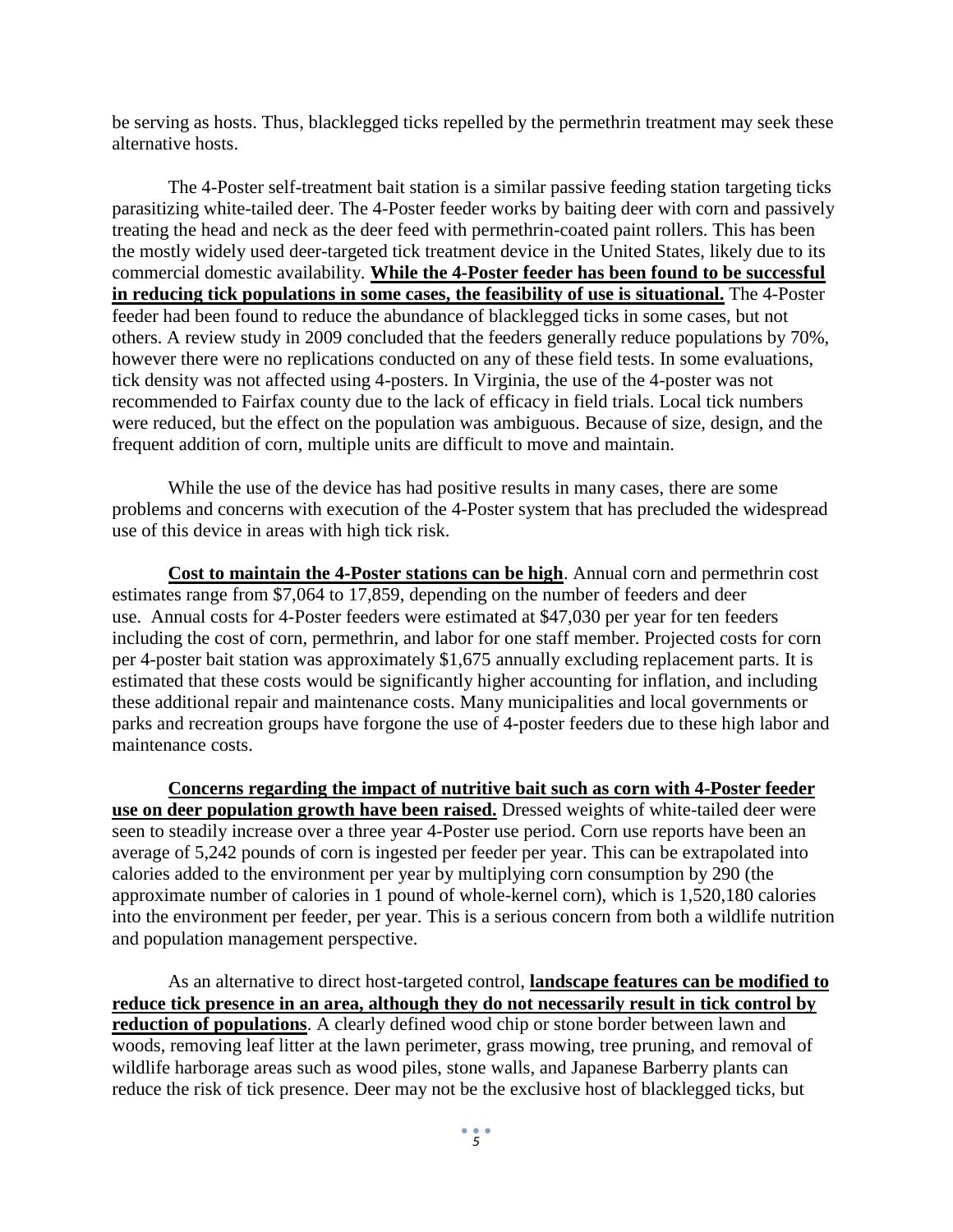they are hosts that can transport adult females into residential areas to lay eggs, so reducing deer resistant plants and discouraging deer browsing may help reduce tick presence in an area.

**Synthetic chemical applications can reduce tick presence,** either by directly killing them or by residual repellent effects. Applications of pyrethroids, carbamate insecticides either in granular or spray form can be applied to the perimeter of high use areas such as lawns or athletic fields by license applicators. Applications do not need to be made on lawns, as 82% of blacklegged ticks have been recovered within 9 feet of the lawn edge. These have been shown to be highly effective at reducing tick presence in an area with multiple applications. However, there are concerns regarding increased insecticide applications in the environment, and pyrethroids are highly toxic to aquatic wildlife.

**An alternative to synthetic chemical insecticides is the use of a biopesticide, or essential oils.** There are biopesticides registered for residential use for tick control. Met52 is a fungal pesticide that is relatively specific with no concerning effects on pollinators, and no negative effects on humans. While the biopesticide requires several days to become effective as the fungus grows and subsequently kills the tick host, several studies have shown high success rates with reducing tick numbers after applications of this biopesticide. Even greater reduction was realized in combination with the rodent bait boxes as part of an integrated pest management program in residential areas. However, this product is also toxic to aquatic wildlife in its current formulation. Several essential oils, such as cedar oil and garlic, have been successful at repelling ticks in the laboratory, but the oils are unstable in the field and often require weekly or more application as there is no residual effect.

Current research is focused on integrated pest management using currently available tools, and development of vaccines and other treatment for white-footed mice and white-tailed deer. A USDA and Pennsylvania State University collaboration with the Connecticut Experimental Station has established an area-wide tick control project in Maryland and Connecticut to address control of blacklegged ticks in suburban areas adjacent to large county parks using bait boxes, biopesticides, and 4-poster feeders. A similar project was developed for tick control in school settings in Maryland using 4-Poster feeders and rodent bait boxes. Similar projects could be developed in Pennsylvania.

Through the USDA-Penn State collaborative project, an anti-tick vaccine for white-tailed deer is in the early stages of screening. This would prevent ticks from biting white-tailed deer and taking a blood meal. For deer treatment, we have developed a modified deer feeder that eliminates many of the problems associated with the 4-Posters and would be suitable for homeowner use. This product is currently in the patent process. A granular bait containing a vaccine for *Borrelia burgdorferi* infection in white-footed mice has been developed by the University of Tennessee and found to be successful for up to a year in clearing mouse infection. The aforementioned bait boxes are currently being evaluated by the CDC to include antibiotics in the bait to both treat mice and cure them of *Borrelia* infection. However, **more information on the local ecology and host use of ticks in Pennsylvania is required to understand how control differs by region and landscape use in order to effectively control the tick population.** In addition, other technologies for alternative hosts need to be developed to address host feeding on a landscape level, not just "one house at a time."